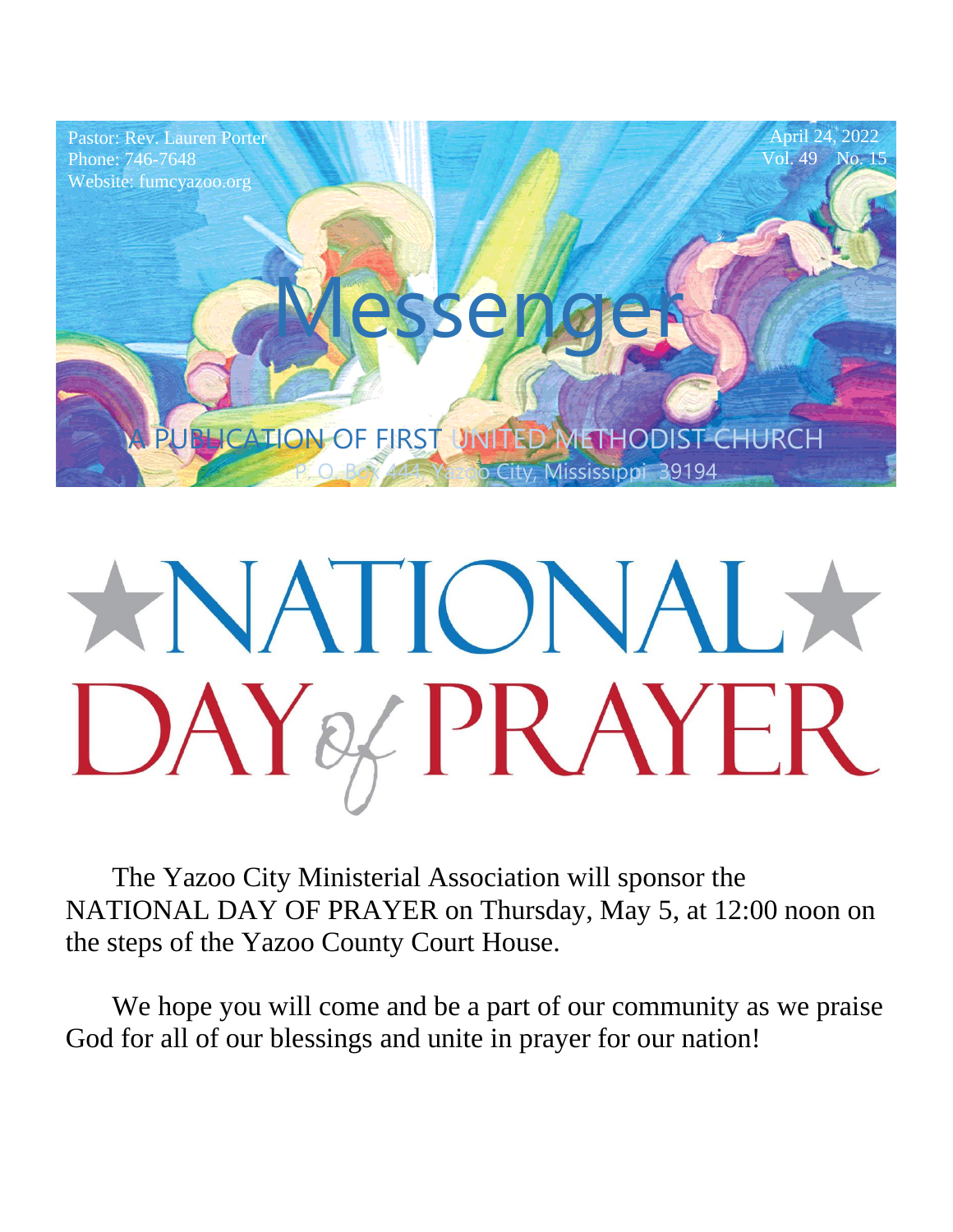

#### **SUNDAY***,* **MAY 1**

6:00 p.m. Bro. Lauren's Bible Study 9:00 a.m. Contemporary Service 9:50 a.m. Sunday School 11:00 a.m. Traditional Service

#### **MONDAY, MAY 2**

9-12 noon Methodist Market  $\frac{2}{7}$   $\frac{1}{6}$   $\frac{1}{8}$ 

**TUESDAY***,* **MAY 3** 6:00 p.m. Ladies Bible Study/Millie's

#### **WEDNESDAY, MAY 4**

6:00 p.m. Chancel Choir 6:00 p.m. Youth Small Group 6:00 p.m. Adult Bible study 6:15 p.m. Snack Supper

#### **SATURDAY, MAY 7**

9-12 noon Methodist Market



1. Hunter Kyle 6. Sarah Selby Goodman 7. Billy Wyatt



ist Market our hometown who are living in some<br>very difficult situations Thirty Easter baskets were delivered to foster/needy children throughout Yazoo County. It is heartwarming to see those children who have been "rescued' by loving people who are willing to open their homes. At the same time, it is heartbreaking to see so many children in very difficult situations.

> Please continue to pray for these children, foster parents and parents. You might also consider staying in touch by sending a card or note of encouragement to your child.

> If you did not get a basket but would like to pray for a child, please don't hesitate to call/text and I will get you the child's information.

> > Thank you, Allison Hughes 571-4964



| May 8 | <b>Mother's Day</b> |
|-------|---------------------|
|       | <b>Sunday Fund</b>  |

- **May 8 Senior Recognition**
- **May 15 Confirmation Sunday**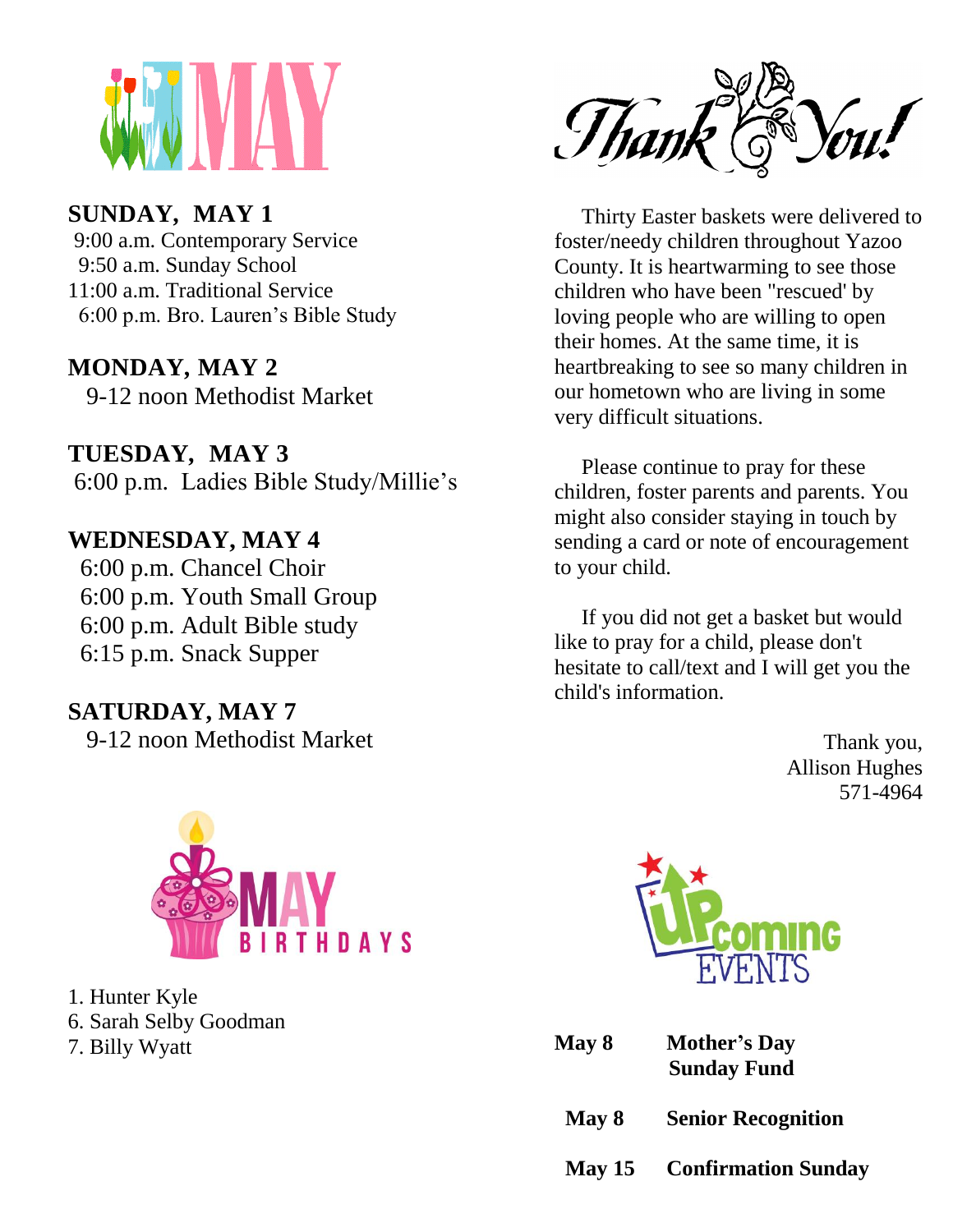

 This Sunday we start a new Sunday school series, **Getting Along.** Our lesson is called *Being Honest.* This lesson is from a story in the Old Testament. We will learn about twin boys and a birthright. We also discover that one of the boys was dishonest, but his brother also made a poor decision. We will talk about the importance of honesty, but also the importance of paying attention and making good decisions.

#### **W.O.W WEDNESDAY CHILDREN'S MINISTRY**

 W.O.W Wednesdays children's Bible Study has concluded for the Summer. We are working on planning a few activities for the Children's Ministries. Please understand that sign ups may be required due to needing to turn in numbers for reservations to certain events and activities. The number of activities will be planned based on participation. Hope to see the children through the Summer.





 Tentative dates for VBS are June 20 – June 24. If you are interested in helping, please call the church office or contact Tera Smith. We need volunteers in order to have VBS.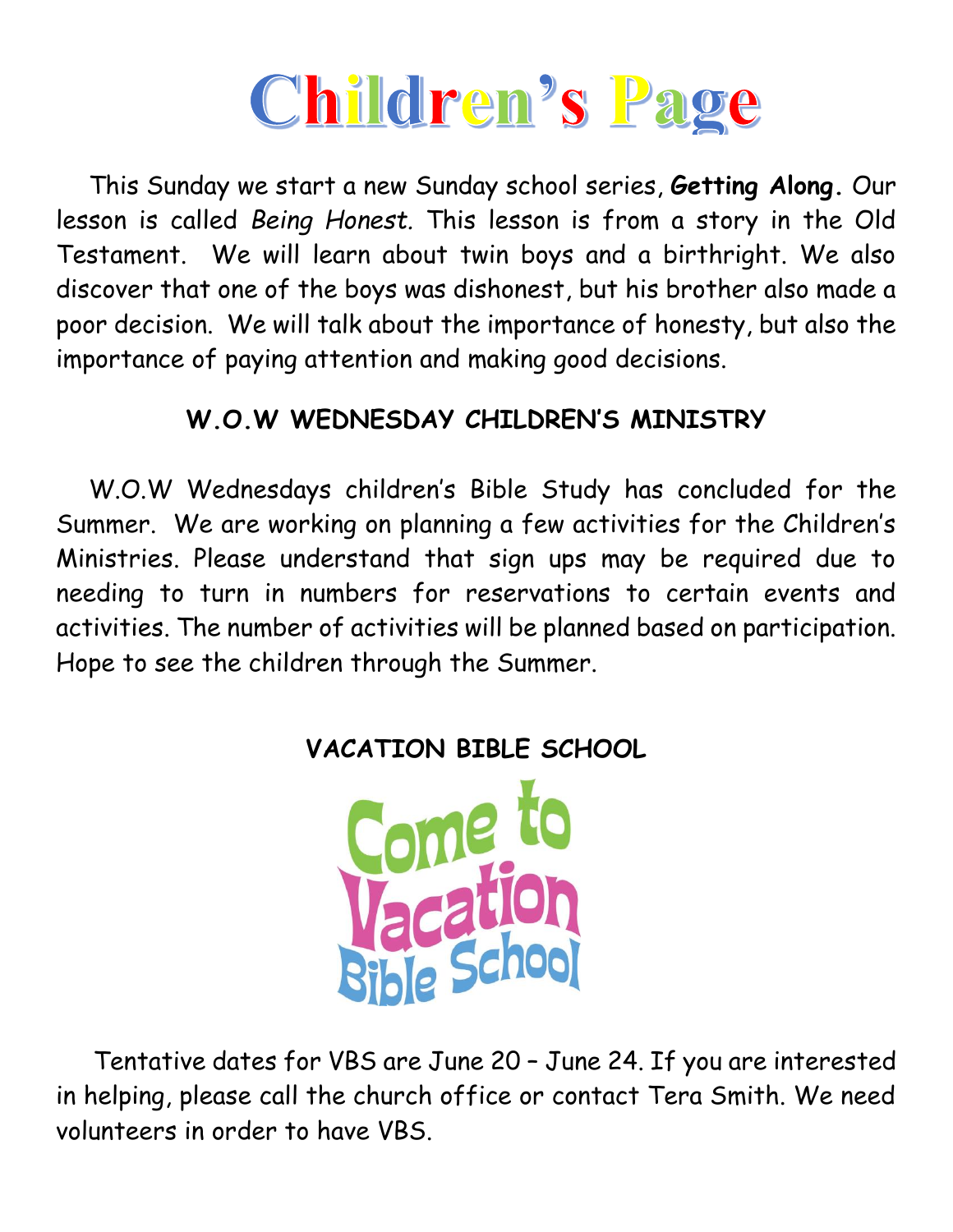Solid Eround

# **Youth Sunday School**

As we move into the month of May, we will begin a new series, **Getting Along**. This Sunday our lesson, *Me First,* is from the book of Genesis. This is an all too familiar story from the Bible about Jacob and Esau. This Bible story tackles jealousy, selfishness, and dishonesty and reveals how these traits can destroy relationships.

## **Sunday & Wednesday Night Group**

Last Sunday was our final Sunday night to meet. However, Wednesday Bible Study will continue to meet at 6:00 p.m. for the next few weeks. We will be working on a bi-monthly schedule to keep us connected through the Summer, as everyone seems to be so busy.

## **Lake Junaluska/M28 Camp**

M28 Camp at Lake Junaluska, North Carolina is July 8-11. All our spots have been filled, but if there are any cancellations the Camp will notify us. We are excited to finally be going back for Summer Worship in the Mountains.



#### **SENIOR RECOGNITION**

 Sunday, May 8, we will recognize the graduating seniors in our church and/or youth group. As they prepare for the next step in life, we would like to wish them the best.